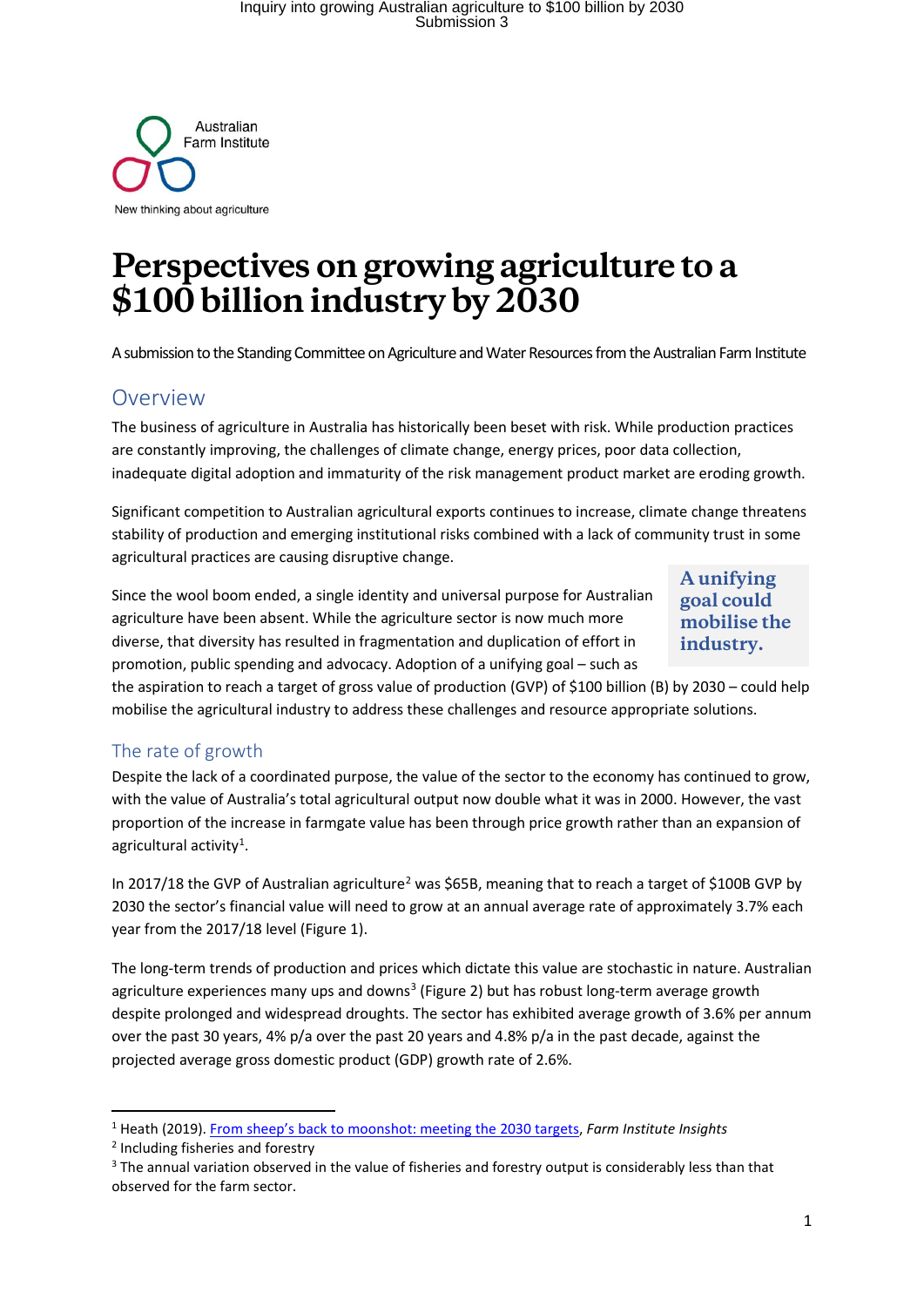## Inquiry into growing Australian agriculture to \$100 billion by 2030 Submission 3



*Figure 1: Projected Australian agricultural GVP in 2030 with hypothetical growth rates Source: Authors' simulation*



<span id="page-1-0"></span>*Figure 2: Historical growth rate of Australia's agriculture sector and GDP Source: World Bank*

A goal to increase GVP is often focused on increasing the amount produced. However, this productivist<sup>[4](#page-1-1)</sup> approach faces notable barriers and constraints in Australian agricultural systems, particularly related to the **ongoing degradation of natural capital** and increased competition for resources.

In general, agricultural GVP growth is influenced by productivity growth and the market price conditions or a combination of both. Forecast global and domestic population growth provides strong signals that demand for Australian agricultural produce will rise,<sup>[5](#page-1-2)</sup> however this demand will be met partly by the

<span id="page-1-1"></span><sup>4</sup> 'Productivism' describes an intensive agricultural system which is based on the expansion of world trade in food, ever-increasing farm sizes, and the use of technology to increase output.

<span id="page-1-2"></span><sup>&</sup>lt;sup>5</sup> The Australian population is growing at 1.4% per annum, assuring a steadily expanding domestic market.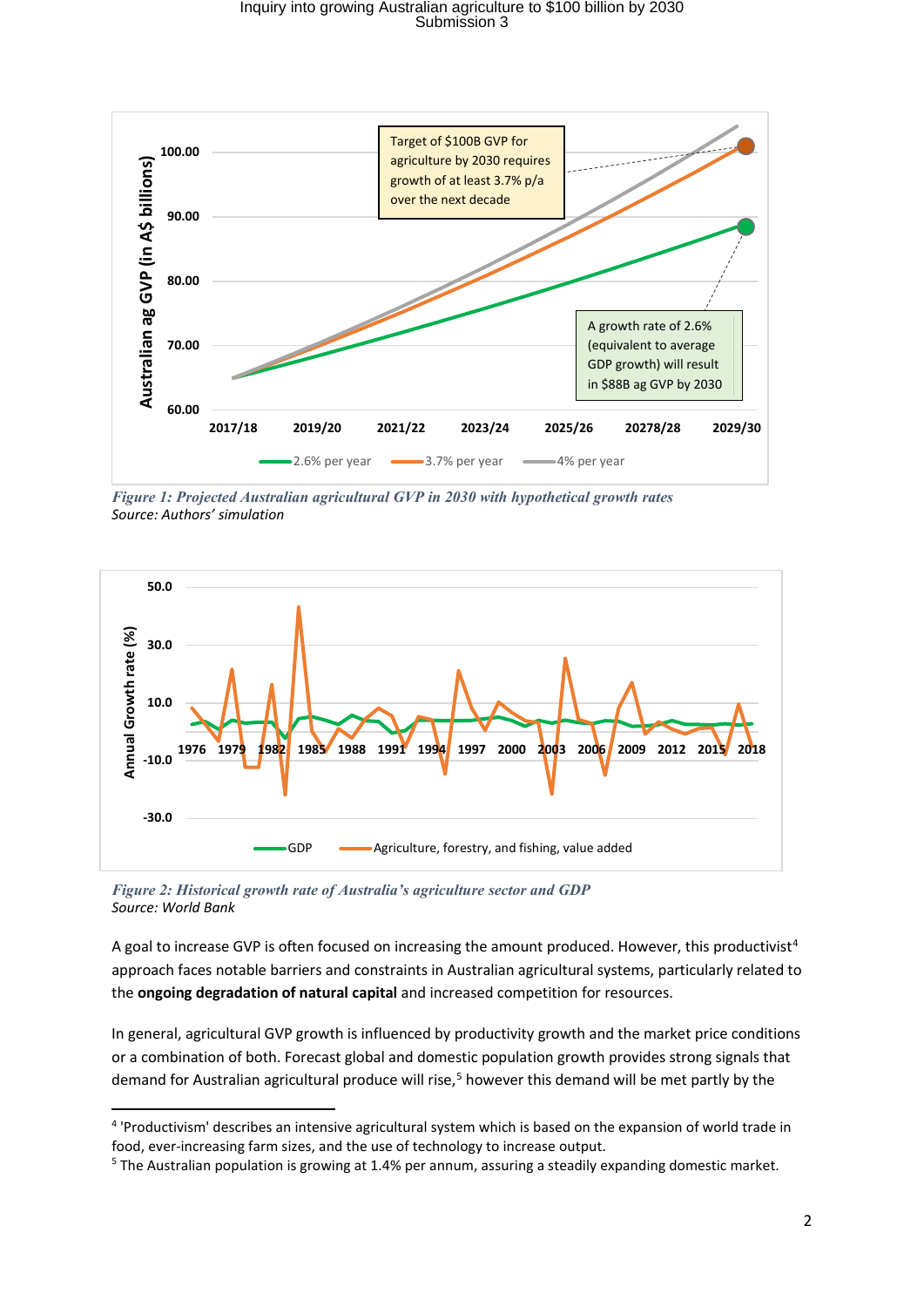rapid expansion of agricultural output occurring in eastern Europe, South America and Asia. **It is naïve to assume that Australian agriculture will be guaranteed a meaningful share of these opportunities**. [6](#page-2-0)

Despite the challenges posed to achieving a growth rate of 3.7% p/a for the next decade, there is considerable merit in setting an aspirational goal. Like the 'moonshot' of 1961, such a goal can provide a focal point for the broad array of initiatives required to achieve it. However, to be a specific, measurable, achievable, realistic, and timely (SMART) goal, the different subsectors of agriculture require **sectorspecific goals** and strategies which in combination will aim for the \$100B target.

## **Opportunities**

#### Adoption of digital technology

The development and adoption of technology in agriculture can significantly enhance productivity growth from the farm throughout the supply chain. The AFI's economic analysis for the P2D project<sup>[7](#page-2-1)</sup> showed that the **full adoption of digital agriculture could yield an additional \$20.3B to the gross value of the Australian agricultural industry** (based on 2014-15 GVP levels).

**Adoption of digital agriculture could add \$20.3B to GVP.**

This estimate was achieved through modelling the potential productivity gains arising from the application of digital agriculture. All sectors achieved GVP gains in the analysis, with the largest crosssector gains estimated in labour, genetics, input efficiencies, market access and biosecurity (Figure 3).



*Figure 3: Estimated potential GVP impact of digital agriculture adoption Source: Australian Farm Institute*

To construct this modelling, it was assumed that analysis of data acquired by digital agriculture will enable better decision-making and changed practice, leading to more efficient and higher value agricultural production. Although there are several barriers to overcome before digital agriculture can be fully adopted (i.e. connectivity and digital literacy constraints), the size of this opportunity suggests that implementation measures should be pursued vigorously.

## Valuing natural capital

Although food and fibre production have at times negatively impacted biodiversity, water quality and soil conservation, considered management of farmlands can improve natural capital via the provision of multiple ecosystem services (Figure 4). However, without a developed market for ecosystems services,

<span id="page-2-0"></span><sup>6</sup> Australia's market share of regional agricultural imports has been declining over the past decade in all major global regions except for North Asia.

<span id="page-2-1"></span><sup>7</sup> Perrett et al., (2017), *Accelerating precision agriculture to decision agriculture – analysis of the economic benefit and strategies for delivery of digital agriculture in Australia*. Research Report, Australian Farm Institute.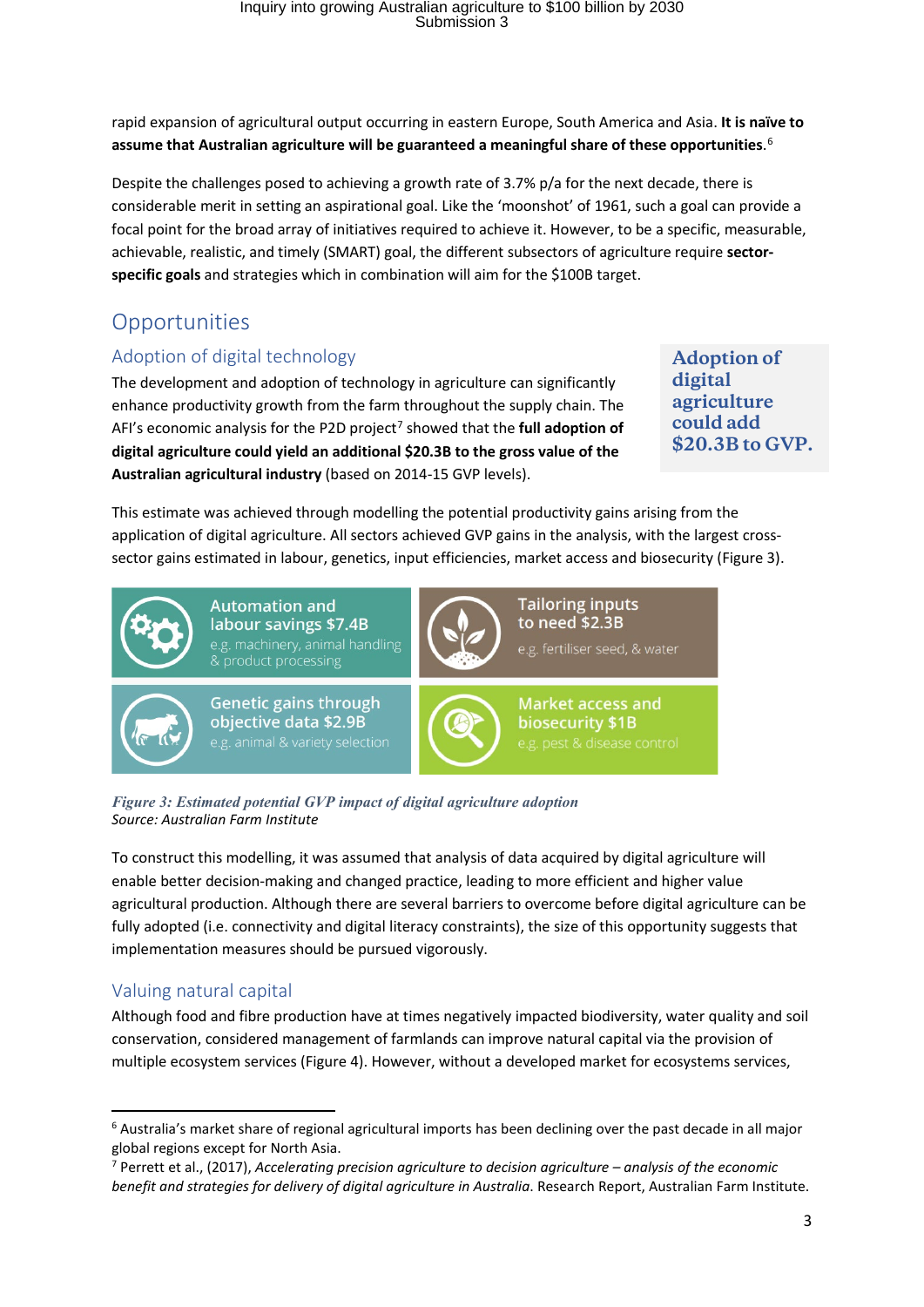the value of this allied agricultural activity is often considered 'free' and performed voluntarily at the personal expense of farmers or enabled via government subsidies.

The development of a payment for agricultural ecosystem services model could not only incentivise and accelerate regeneration of natural capital to future-proof production, but also contribute financial capital to Australian agricultural GVP by adding an income stream to primary production.



**Payment for ecosystems services could provide farm income to boost GVP and protect natural capital.**

*Figure 4: The interrelationship of ecosystems services and agriculture Source: Australian Farm Institute*

## Impediments

#### Climate change

Climate change is a 'wicked problem' representing not only a threat to the Australian agricultural sector's profitability and international competitiveness but also to our long-term food security and the viability of some regional communities.

The AFI report *Change in the Air*[8](#page-3-0) highlighted significant existing and future threats to agriculture, which is more vulnerable to climate impacts than other economic sectors. For example:

- Queensland and Northern Territory beef production is predicted to decline 19% by 2030 and 33% by 2050 due to climate change impacts.<sup>[9](#page-3-1)</sup>
- A CSIRO simulation results of 50 grain zone sites showed that water-limited yield potential of wheat declined by 27% over a 26-year period from 1990 to 2015.<sup>[10](#page-3-2)</sup>

<span id="page-3-0"></span><sup>8</sup> McRobert et al., (2019). *Change in the air: defining the need for an Australian agricultural climate change strategy*. Research Report, Australian Farm Institute.

<span id="page-3-2"></span><span id="page-3-1"></span><sup>&</sup>lt;sup>9</sup> AMPC (2016), *Strategic risks facing the Australian red meat industry*.<br><sup>10</sup> Hochman, Z., Gobbett, D., & Horan, H. (2017). Climate trends account for stalled wheat yields in Australia since 1990. *Global Change Biology*, 23, 2071–2081.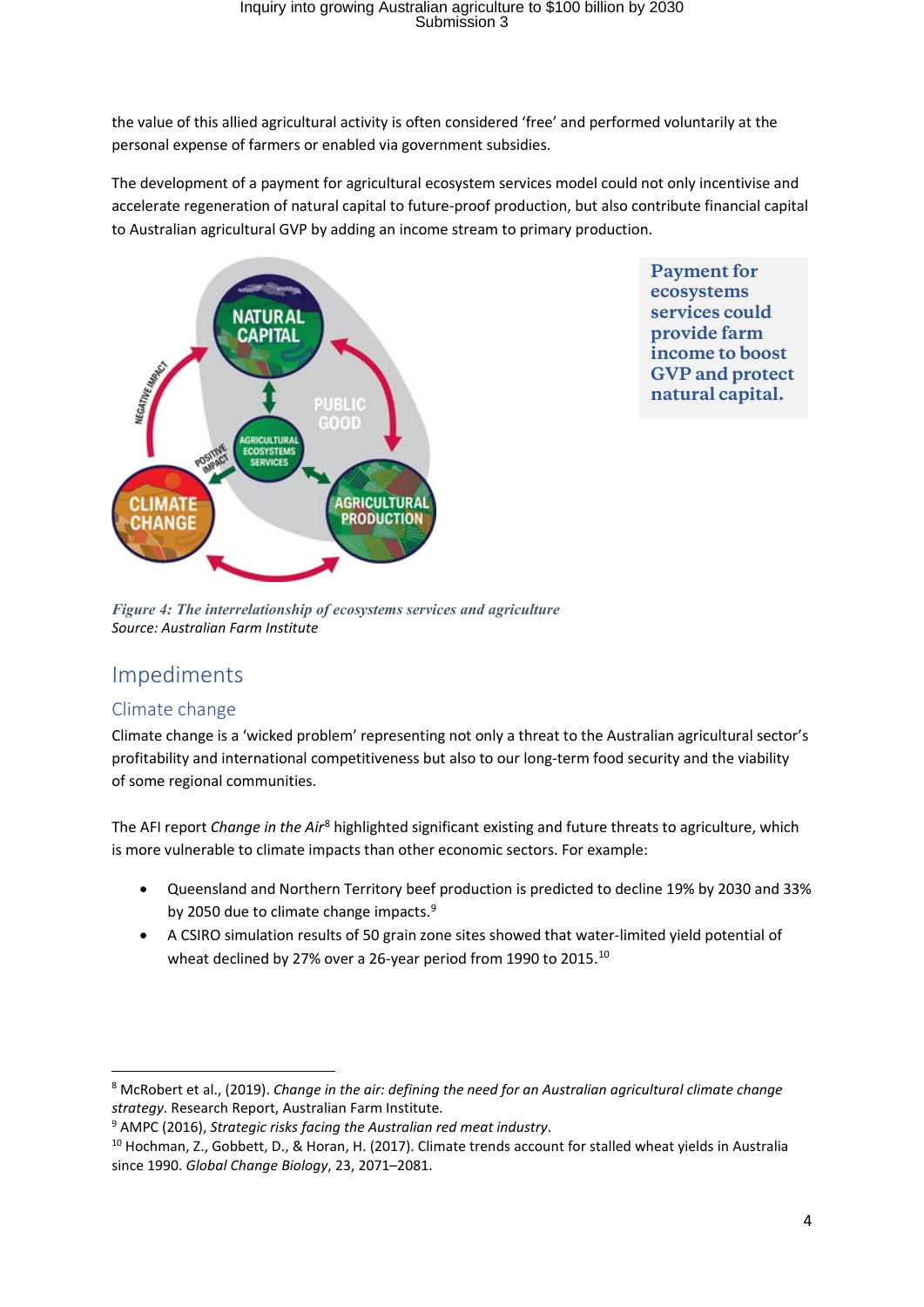- Frost-related production risk has increased by as much as 30% across much of the Australian wheatbelt over the past two decades in response to an increase in later frost events.<sup>[11](#page-4-0)</sup>
- Heat stress reduces milk yield by 10-30% up to 40% in extreme heatwave conditions<sup>[12](#page-4-1)</sup> and predicted temperature increases is likely to prompt further relocation or industry exits in the Australian dairy industry.

Although the effects and magnitude of impacts of climate change on each agricultural subsector differ, the overall impact is undoubtedly negative and a barrier to improving the sector's combined value growth rate.

**Urgent action on climate change is needed to arrest negative impacts in agriculture.**

A nationally coordinated policy approach could help address the common issues and build sector-wide resilience. Without **transformative, systemic change to adapt and mitigate to climate change**, it is unlikely that Australian agriculture will achieve or sustain the required growth to reach the \$100B target.

#### Increased risks

The threat of new and emerging institutional risk factors is quickly becoming a major concern for the agricultural industry. [13](#page-4-2) **Community trust issues**, including animal welfare and potential glyphosate regulation, have created substantial uncertainty and increased risk for agricultural producers which could disrupt the aim to increase the collective value of the industry to \$100B in the next decade.

AFI research determined that farm business management which strengthens financial resilience and delivers the capability to absorb production, market and institutional shocks is the most effective way to address multiple risks. Industry bodies and advocacy groups should proactively develop effective responses to emerging sources of institutional risk, and work to **improve financial literacy** and increase awareness of risk management tools.

In addition, the Australian market for risk management tools such as weather derivatives and multi-peril crop insurance is still notably immature and **poor data collection is a barrier to best-practice risk assessment and management**. Government and industry must collaborate to address such issues to ensure these increased risks do not further impede agriculture's growth potential.

#### Incomplete data

There is an urgent need to **improve the collection, analysis and timely provision of agricultural statistics** by taking innovative, cooperative action to improve the way this information is gathered and distributed. Failure to do so will compound the existing problem of decisions and policy made in the absence of solid evidence, as noted in the risk research.

The AFI report, *Reinventing Australian statistics,[14](#page-4-3)* makes several recommendations for improvement, such as **utilisation of common frameworks and education programs**. The Australian agricultural statistics system can be reinvented if a common purpose of contributing data for the general benefit of the sector is embraced and pursued cooperatively by industry and official agencies within an agreed framework.

<span id="page-4-0"></span><sup>&</sup>lt;sup>11</sup> Crimp, S. J., Zheng, B., Khimashia, N., Gobbett, D. L., Chapman, S., Howden, M., & Nicholls, N. (2016). Recent changes in southern Australian frost occurrence: Implications for wheat production risk. *Crop and Pasture Science*, 67(8), 801.

<span id="page-4-2"></span><span id="page-4-1"></span><sup>&</sup>lt;sup>12</sup> Hull, L. (2016). *Dairy's (Climate) Changing Future*.<br><sup>13</sup> Laurie et al., (2019), *Australian agriculture: an increasingly risky business, Research Report, Australian Farm* Institute.

<span id="page-4-3"></span><sup>14</sup> McRobert et al., (2019), *Reinventing Australian agricultural statistics,* Research Report, Australian Farm Institute.